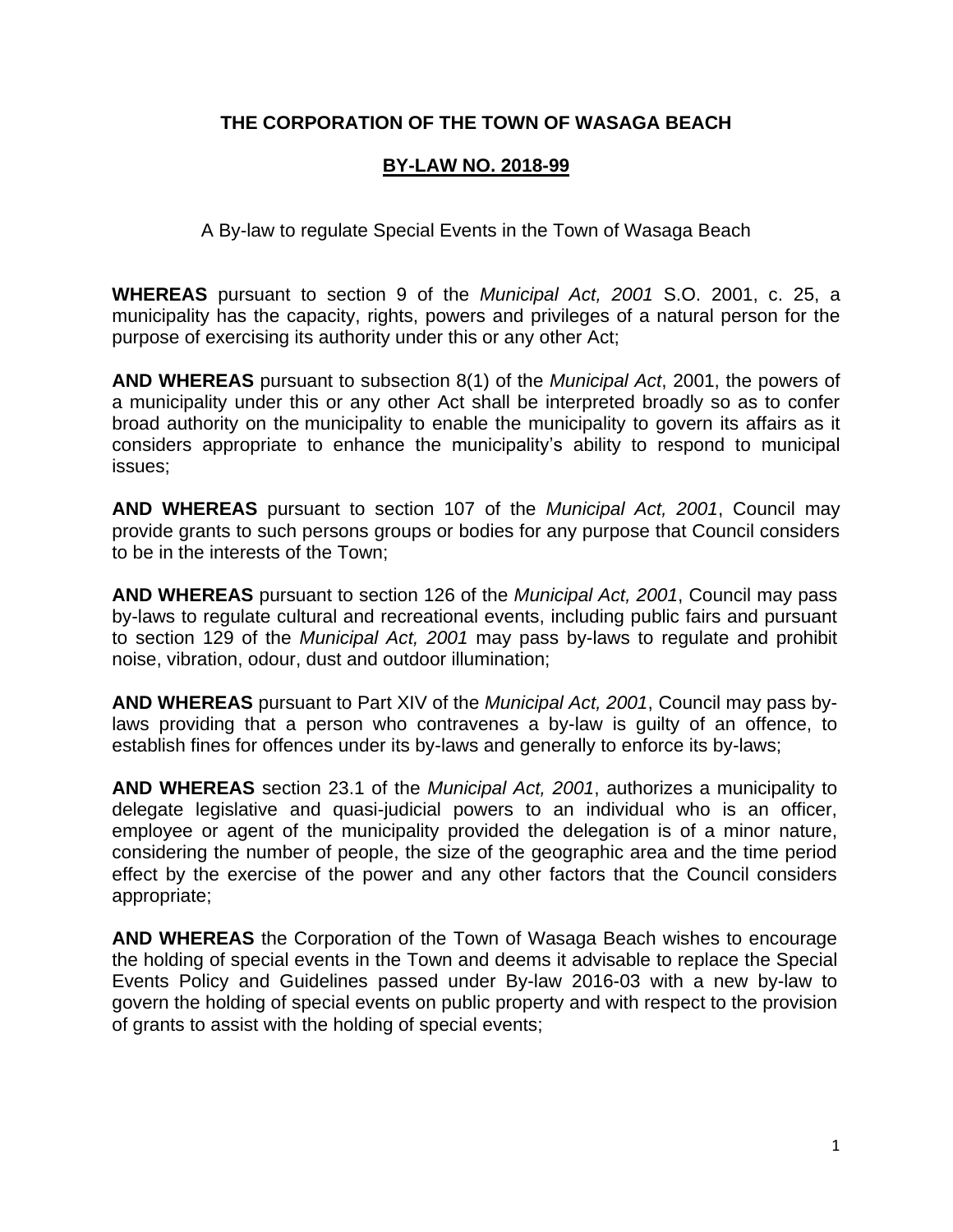**NOW THEREFORE** the Council of the Corporation of the Town of Wasaga Beach HEREBY ENACTS THAT this By-law shall come into force and take effect on the date of its final passing.

# **1. DEFINITIONS**

- 1.1 In this By-law:
	- (a) **"Advertising and Promotion Plan"** means a written outline detailing the proposed advertising, promotional and marketing campaign regarding the Special Event;
	- (b) "**AGCO**" means the Alcohol & Gaming Commission of Ontario;
	- (c) **"Applicant"** means the person or entity submitting, filing or making an application for a Permit;
	- (d) **"Board"** means the Beachfront Management Board, being the designated authority over the Town-operated beachfront area;
	- (e) **"Clerk"** means the Town Clerk of the Town of Wasaga Beach or his or her delegate;
	- (f) **"Committee"** means the Community Services Section of Coordinated Committee being a committee of Council;
	- (g) **"Community Event"** means a locally-organized and operated Special Event that is aimed or focused towards local residents;
	- (h) **"Community Impact/Communication Plan"** means a plan to inform and where appropriate solicit public feedback and involvement regarding managing the impacts associated with a special event and to optimize the benefits for the community;
	- (i) **"Council"** means the Council of the Corporation of the Town of Wasaga Beach;
	- (j) **"Director"** means the Director of Recreation, Events & Facilities of the Town or their designate;
	- (k) **"Emergency Plan"** means a written plan to follow in the event of fire, extreme weather, criminal acts, personal injuries, medical or other emergencies, a description of all first aid services to be provided, medical transport provisions a communication protocol, decision making;
	- (l) **"Fire Safety Plan"** means a written plan to addressing fire protection and prevention procedures or safeguards to react to situations involving fire and fire hazards;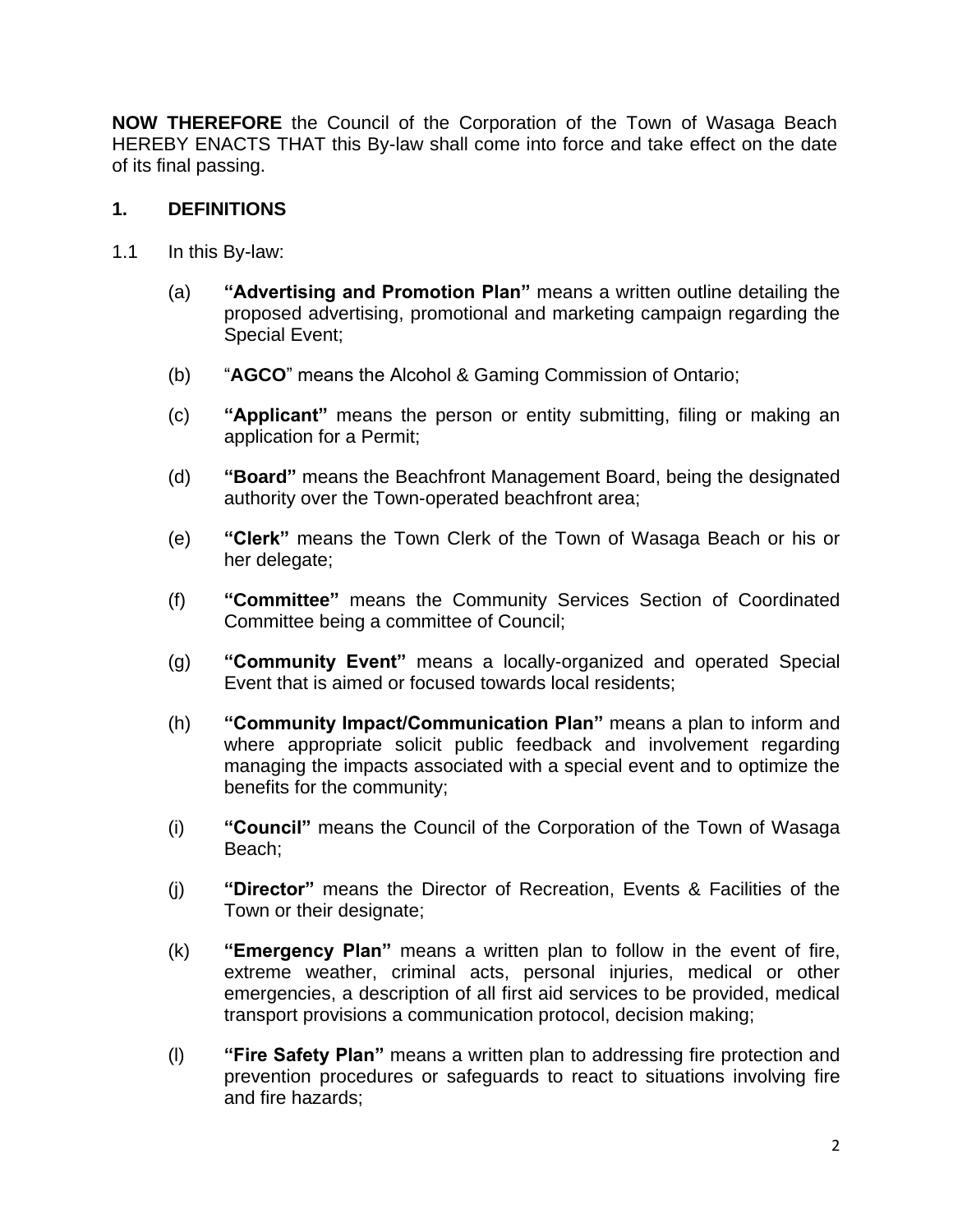- (m) "**Grant**" means a grant for a Special Event;
- (n) **"Operations Plan"** means a consolidated document outlining all applicable aspects of event plans and controls as specifically outlined in Section 3.4;
- (o) **"OPP"** means Ontario Provincial Police;
- (p) **"Permit"** means any permit issued in accordance with the provision of this By-law;
- (q) **"Permit Holder"** means the event organizer or entity ultimately responsible for the organization and operations of the Special Event;
- (r) **"Person"** shall include a corporation, business entity or group;
- (s) **"Private Property"** means any lands or facilities that are not owned or operated by the Town;
- (t) **"Security Plan"** means a written plan that establishes measures to ensure the safety, protection and precaution with respect to persons and property at, travelling to and from or in the vicinity of the Special Events. It provides information relating to all security services dedicated to the Special Event, their roles and responsibilities, a communication protocol, decision making authority, restricted areas and any other security information that the Fire Chief or the Detachment Commander, Huronia West OPP or their designates may require;
- (u) **"Site"** means the real property and premises at which a Special Event takes place;
- (v) **"Site Plan"** means a drawing or sketch of the subject area indicating the details of the event that shall include but not limited to booths, entrances/exits and any other structure that is to be accompanied by a map displaying the size and location of the Special Event;
- (w) **"Special Event"** means an exhibition, event, or function held within the Town as set out in Section [2.1](#page-3-0) of this By-law and includes both a Community Event and a Tourism Event;
- (x) **"Structural Plan"** means a plan or drawing that sets out the location and particulars of any buildings or structures that are being erected, constructed or otherwise provided, whether permanent or temporary, on the subject area of the Special Event and will include a lighting plan, if the Special Event is proposed to take place during non-daylight hours, that will minimize the impact or interference of illumination upon properties in the vicinity of the Special Event;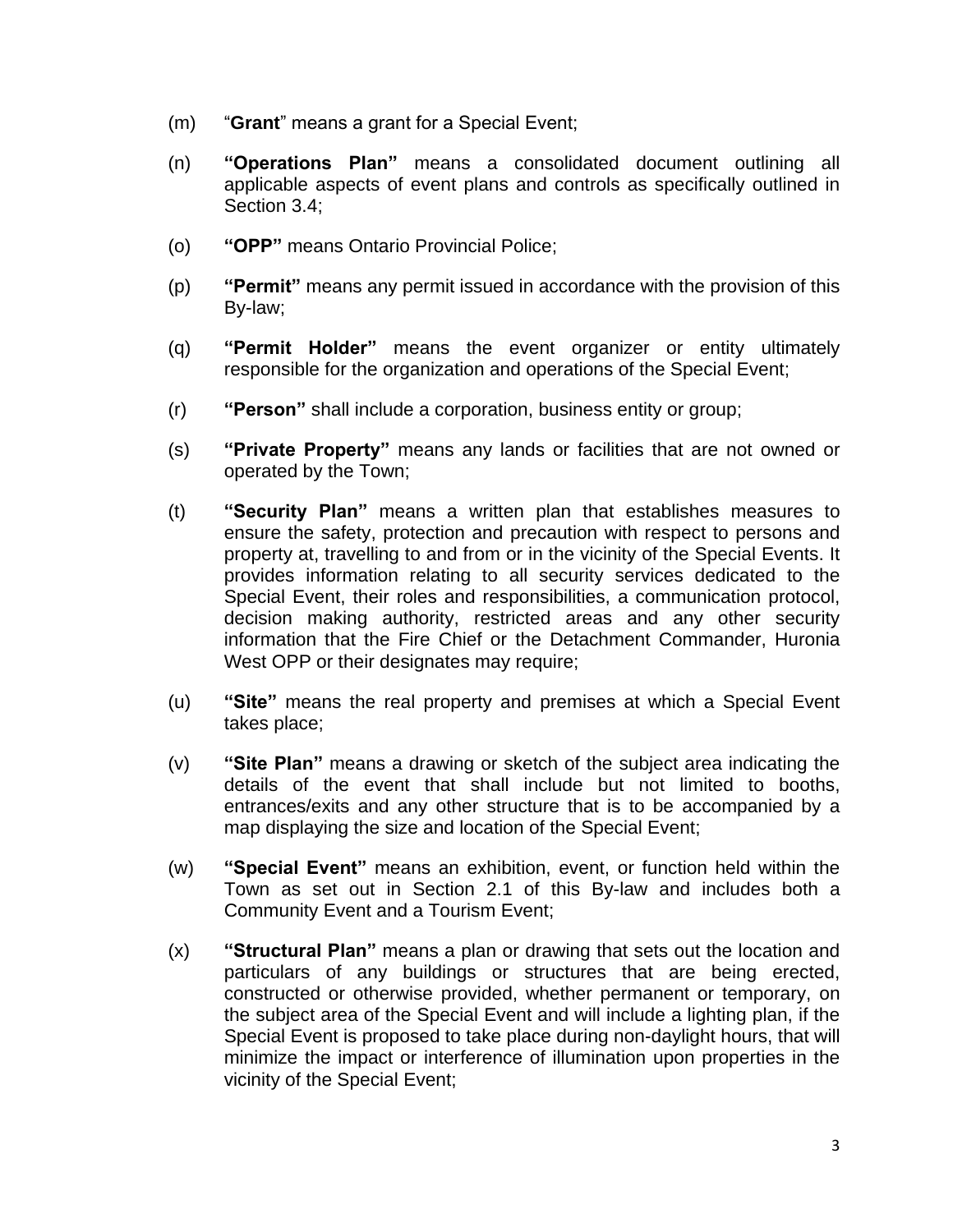- (bb) **"Tourism Event"** means an event that is aimed or focused geared towards persons located at least 40 kilometres from the boundaries of the Town;
- (cc) **"Town"** means the Corporation of the Town of Wasaga Beach;
- (dd) **"Town Departments"** means any departments within the Town;
- (aa) **"Traffic Management Plan"** means a plan providing for the control and management of traffic and parking including all vehicular, pedestrian, and cyclist movements to, from, and within the Site and, where applicable,
	- (i) detours of public transit routes and highways,
	- (ii) emergency vehicle access and egress,
	- (iii) pedestrian flow,
	- (iv) temporary barriers and devices necessary for traffic control or parking,
	- (v) designated accessible pick-up and drop-off locations for persons with disabilities,
	- (vi) the pick-up and drop-off locations for buses, taxis, shuttles, and limousines,
	- (vii) vehicles that exceed the load or dimension limits set out in Parts VII and VIII of the *Highway Traffic Act,* R.S.O. 1990, c. H.8, and
	- (viii) such other traffic and parking information as the Director, Public Works may require.
- (ee) **"Waste Management Plan"** means a plan outlining the management of waste, recycling, septate and hazards, pre-event, during the event and post event.

#### **2. SPECIAL EVENTS FOR WHICH PERMIT REQUIRED**

- <span id="page-3-0"></span>2.1 No Person shall hold, organize or sponsor any of the following events or activities on Town Property or other public facilities or the following events or activities on Private Property which attract more than 500 people at any given time who participate or attend (collectively, "Special Events"), unless the Town has issued a Permit for the Special Event for such period of time as set out in the Permit:
	- (a) parades, processions, marathons, bicycle races and other events utilizing the sidewalks or vehicular travel portion of municipal streets, highways,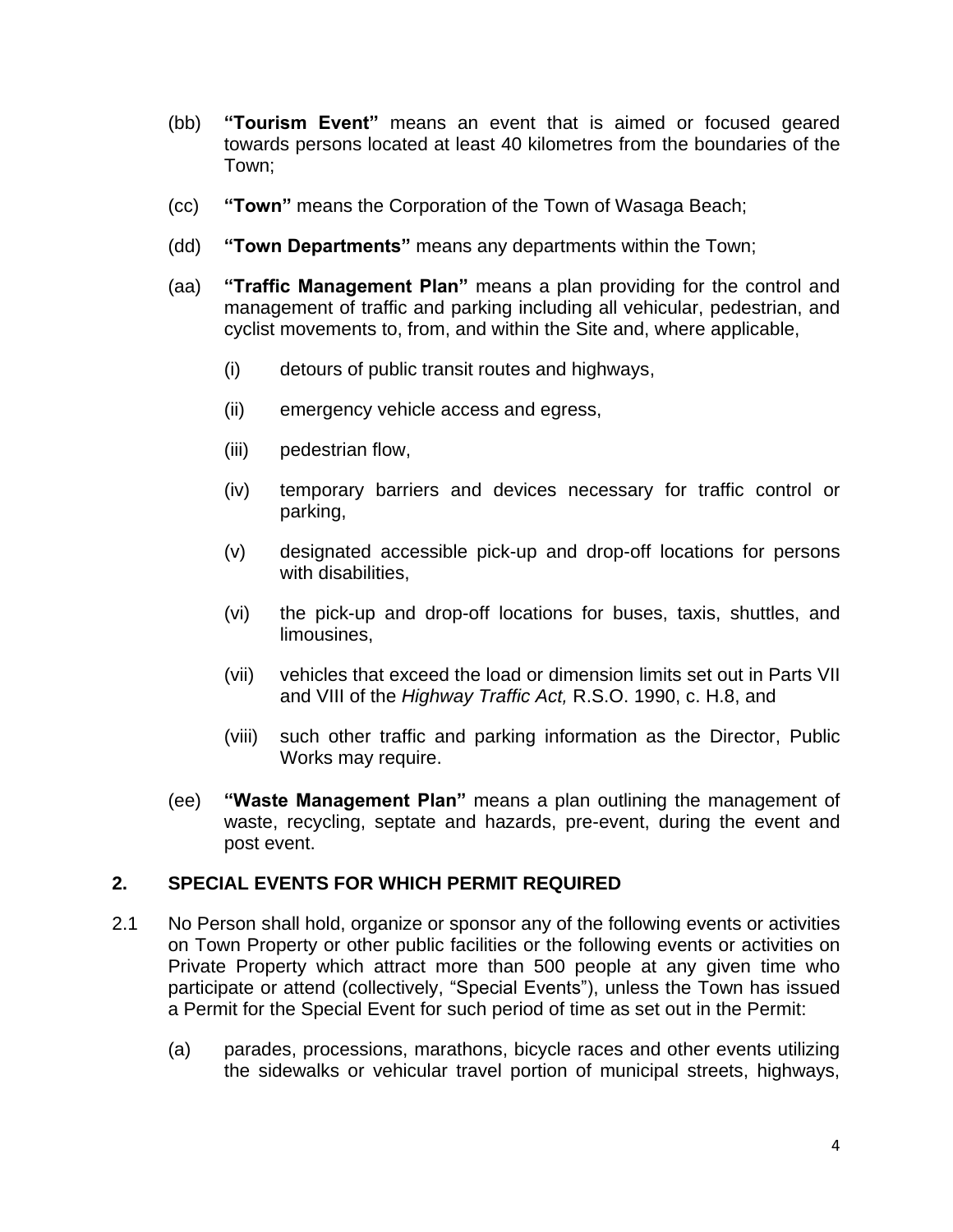parking lots or properties including facilities operated by the Town or within the boundaries of the Wasaga Beach Provincial Park;

- (b) carnivals, bazaars and similar events which offer such activities as amusement rides or devices, games of skill, animal rides or exhibitions, food concessions or live entertainment;
- (c) outdoor festivals offering live or recorded music or entertainment for public or private audiences;
- (d) organized scheduled contests and exhibitions;
- (e) marine events, including any prescheduled organized concentration of watercraft, involving participants and/or spectators, of a competitive or non-competitive nature;
- (f) scheduled races, exhibitions or other events involving the operation of motorized vehicles of any type;
- (g) activities or events requiring a variance from the regulations of any municipal department;
- (h) outdoor assemblies for demonstration, political, religious and/or cultural purposes; or
- (i) the showing of feature films, television commercials, documentaries, educational films, television films, television network programs, music videos and commercial still photography.
- **2.2** Despite Section [2.1,](#page-3-0) a Permit shall not be required for any Special Event which takes place solely and exclusively on Private Property if the Special Event is permitted in the Town's zoning by-laws or has otherwise been authorized by the Town as either:
	- (a) being part of the normal operations of a business or institution (except for those facilities set out in Section 2.2(b)), and will not reasonably:
		- (i) have the potential to strain the community's emergency services response,
		- (ii) have a foreseeable impact on the regular flow of traffic,
		- (iii) adversely affect the Wasaga Beach community,
		- (iv) present an elevated risk to the health and safety of participants or general public;
		- or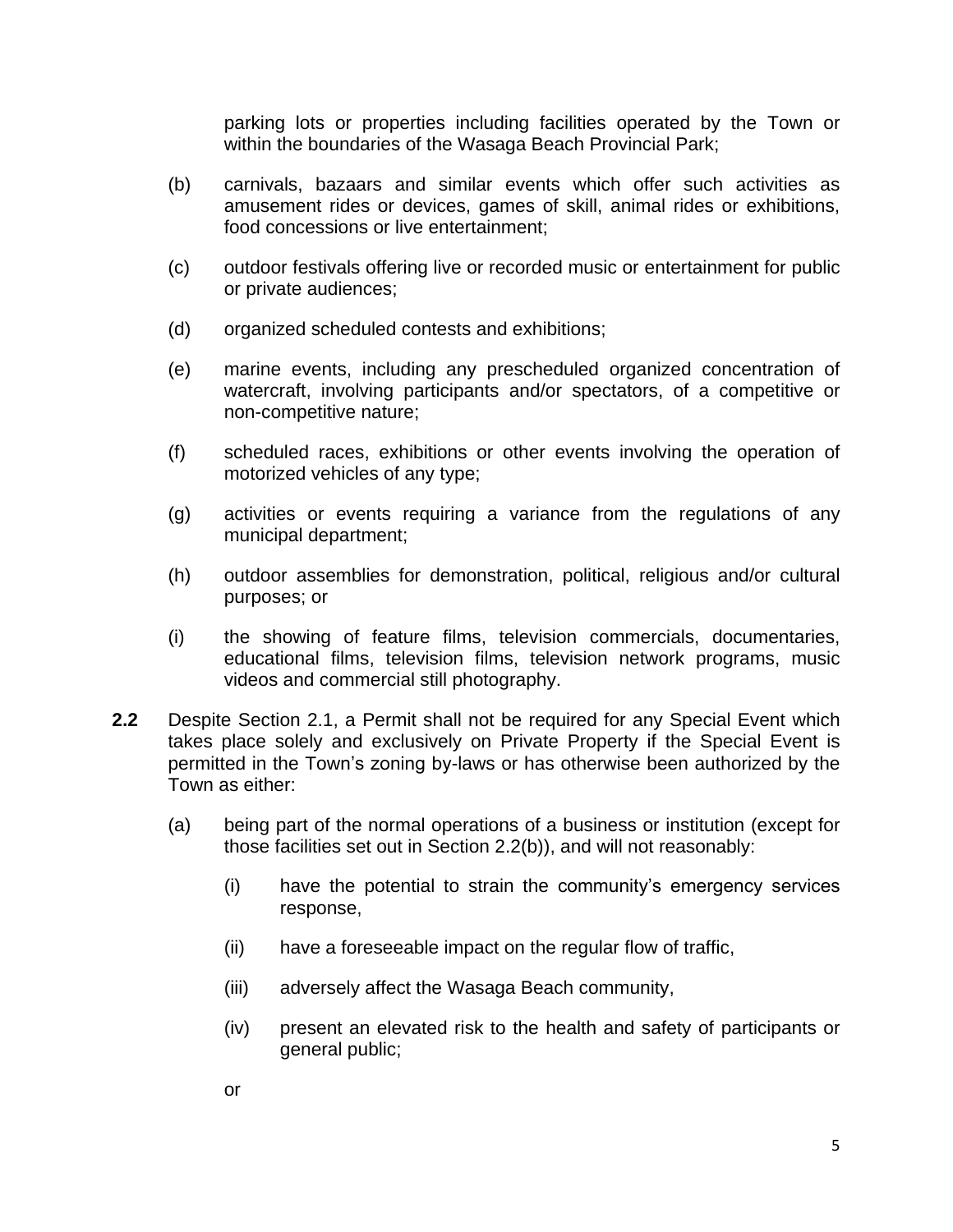(b) takes place at RecPlex, Oakview Woods, Wasaga Stars Arena or the Sports Park in the normal course of events at the aforementioned facilities and, if not, the Director may exercise his or her sole and absolution discretion to require a Permit, which decision shall be final and binding.

## **3. APPLICATIONS**

- <span id="page-5-0"></span>3.1 An application for a Permit for a Special Event shall be submitted to the Town in accordance with the following deadlines:
	- (a) for a Community Event lasting one (1) day or less, not requiring the approval or assistance of the external agencies and held on Town Property, at least sixty (60) days prior to Community Event;
	- (b) for a Community Event or Tourism Event lasting two (2) or more days, not requiring the approval or assistance of the external agencies and held on Town Property, at least ninety (90) days prior to the first day of the Special Event;
	- (c) for a Tourism Event lasting one day or more and held on Ontario Parks Property (i.e. Beach Area 1) and/or having AGCO or OPP requirements (such as a beer garden), and having an economic benefit to the Town, at least one hundred and eighty (180) days prior to the Tourism Event; and
	- (d) for a Community or Tourism Event that occurs on an annual basis and held on Ontario Parks Property (i.e. Beach Area 1) and/or having AGCO or OPP requirements (such as a beer garden), and having an economic benefit to the Town, at least ninety (90) days prior to the first day of the Special Event.
- 3.2 Application forms can be obtained from the Recreation, Events & Facilities department - Special Event Office or via the Town's Website.
- 3.3 Nothing in this By-law shall preclude or restrict Council from granting a multi-year Permit for a Special Event subject to such conditions as Council considers appropriate and subject to all required external agency approvals being secured, issued or obtained. Council shall consider the previous performance of the Special Event, whether it complied with all requirements and whether all invoices to external agents, contractors and suppliers were paid in full.
- 3.4 Every application for a Permit shall include an Operations Plan which is to be submitted a minimum of sixty (60) days prior to the Special Event (flexibility will be given in circumstances where notice could not have been reasonably provided within this time frame), consisting of:
	- (a) Site Plan showing:
		- (i) the boundaries of the Site on which the Special Event will be held;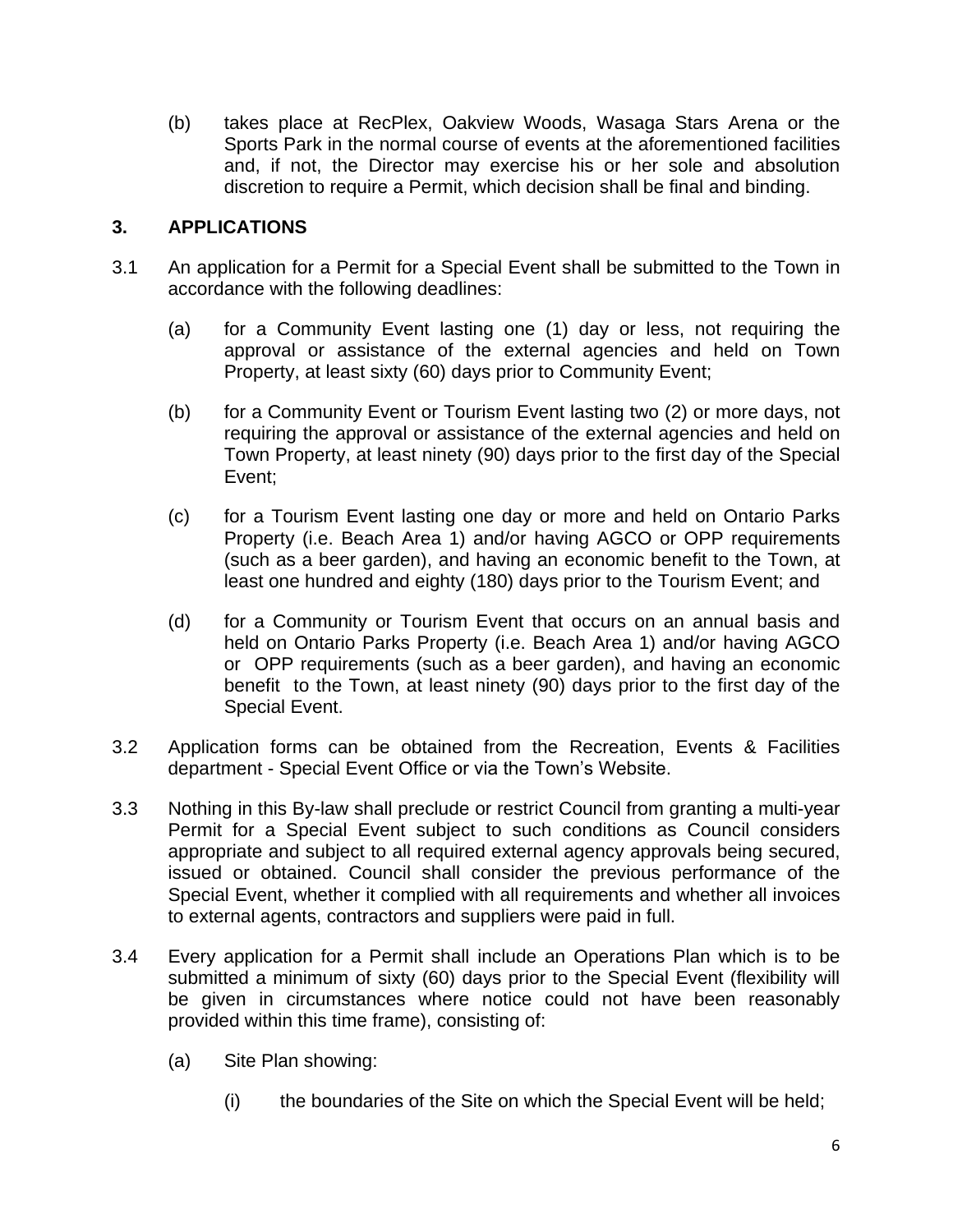- (ii) the location of all existing and proposed buildings or structures to be used in connection with the Special Event and any accommodation and/or residential building on adjacent properties,
- (iii) all areas to be designated for food and beverage sales or consumption,
- (iv) all areas to be designated for vehicle parking and camping, and
- (v) all proposed access locations around the Site's perimeter.
- (b) details of the Special Event including (where applicable):
	- (i) food and beverages plan including plans for alcohol service and provision of potable water,
	- (ii) Advertising and Promotion Plan for events on Town Property,
	- (iii) Structural Plan structures, temporary structures, stages, lighting and tents larger than 60m<sup>2</sup>,
	- (iv) Fire Safety Plan (including pyrotechnic/fireworks),
	- (v) Emergency Plan,
	- (vi) Security Plan,
	- (vii) Traffic Management Plan,
	- (viii) Waste Management Plan, including provision of lavatory facilities,
	- (ix) Community Impact/Communication Plan,
	- $(x)$  the proposed use of:
		- (1) generators, propane appliance and any other specialized equipment to be used during the Special Event, include the type of fuel used to operate the equipment,
		- (2) use of exotic pets/animals,
		- (3) sound equipment,
		- (4) vehicles that exceed the load or dimension limits set out in Parts VII and VIII of the *Highway Traffic Act,* helicopters, hot air balloons, aircraft, trains, or watercraft,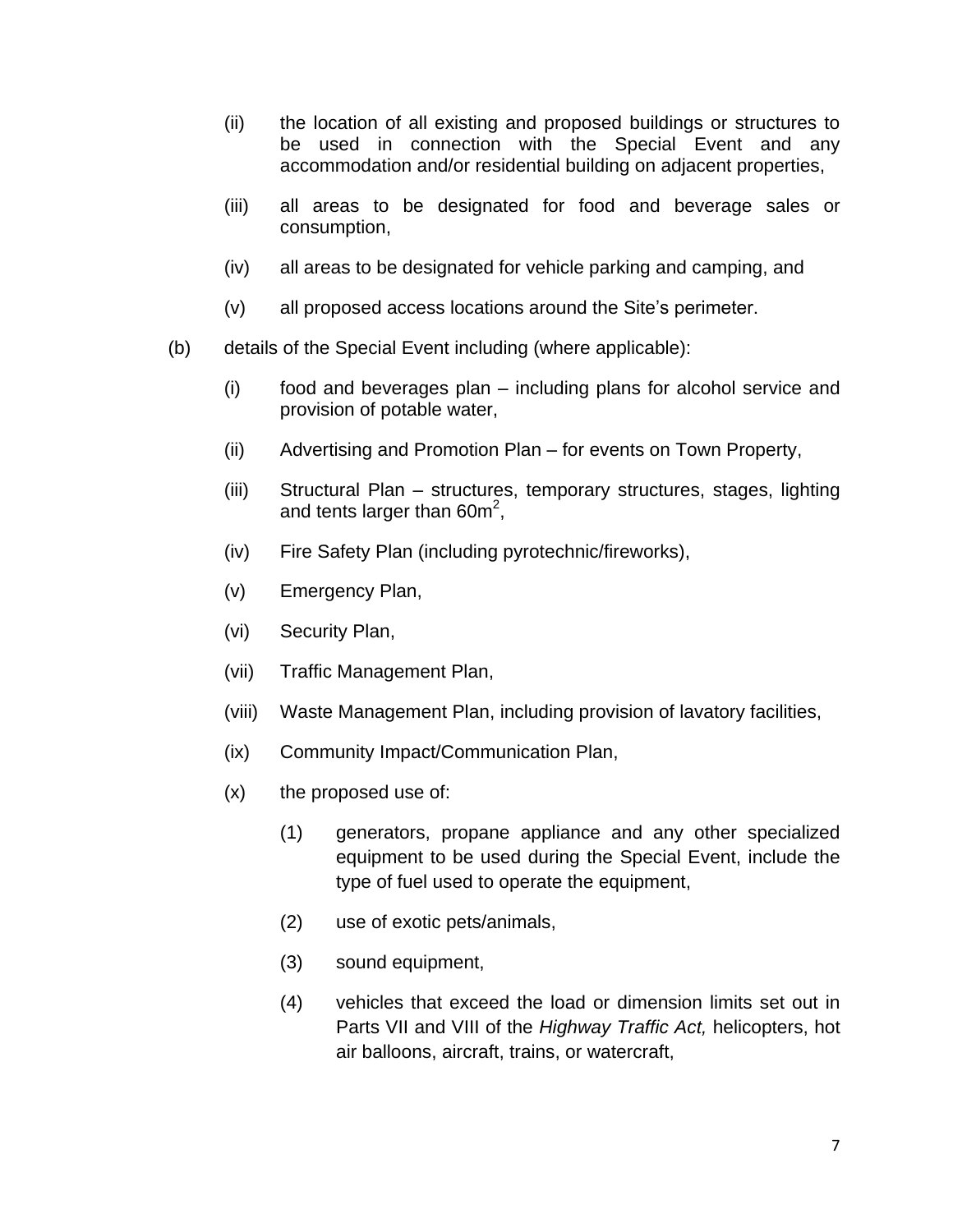- (5) use of drones for photography or other purposes where federal regulations and permits are required,
- (6) amusement devices, and
- (7) signs for marketing, promotion and communication of proposed closures and detours.
- 3.5 The Applicant shall provide:
	- (a) proof that it is the registered owner of the Site on which the Special Event is to be held or written consent from the registered owner for the Special Event;
	- (b) if an individual, proof that the Applicant is at least 18 years of age,
	- (c) if a corporation, copies of the letters of incorporation or other incorporating documents that have been duly certified by the proper authorities and that show the full corporate name, officers, and directors of the Applicant; and
	- (d) any information or documentation that the Director deems necessary.
- 3.6 A completed application shall be processed and either issued or denied within a reasonable time of receipt. Dependant on the location of the Special Event, the Applicant may be required to attend a pre-scheduled meeting to discuss the Special Event with the Board or Committee. If the Committee recommends approving the Special Event and the request for a Grant, if required, it will proceed to Council for final approval. If the Special Event takes place within the Board's jurisdiction, the Board has the final approval authority. If a Permit for a Special Event is denied, such decision will be in writing, setting forth the reasons for denial.
- 3.7 If an application is submitted after the filing deadline set forth in Section [3.1,](#page-5-0) the Senior Special Event Coordinator or the Director in his/her discretion, upon receipt of a written submission outlining the reasons why the said time limits could not be met, amend the time limits set out in Section [3.1.](#page-5-0)
- 3.8 If a Grant is being requested, the amount is to be included along with a detailed budget showing how the funds will be spent and the benefit to the Town (Grants must be requested by August  $31<sup>st</sup>$  the year prior to the event).
- 3.9 The Applicant is responsible to pay for any fees and charges relating to the Special Event in accordance with Schedule "H" of the Town's Consolidated Rates and Fees By-law as updated and amended from time to time. The Town reserves the right to waive any fee or charge.
- <span id="page-7-0"></span>3.10 Where deemed appropriate by the Board, Committee or Council, as the case may be, the Permit Holder shall provide security either in cash or a letter of credit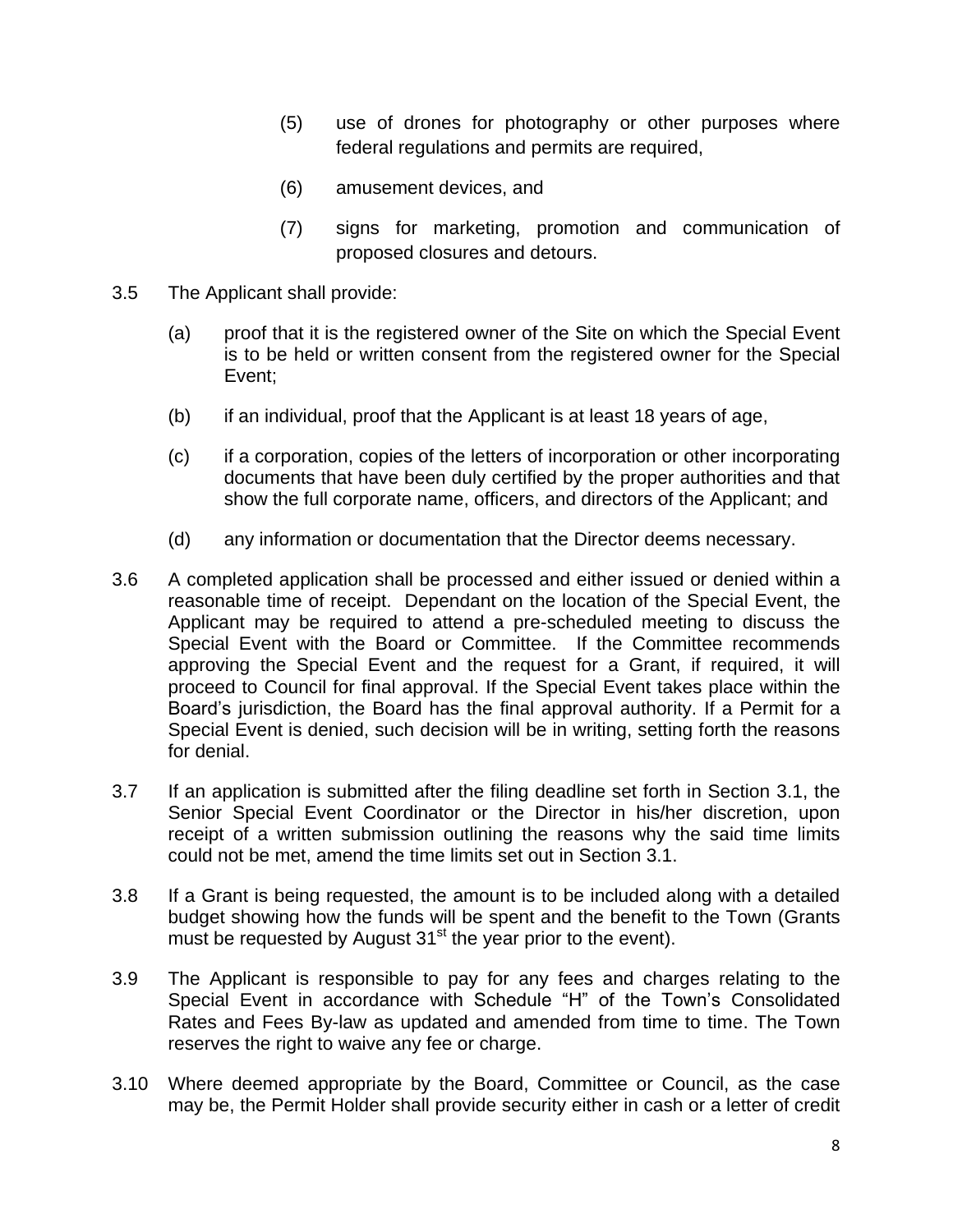in a form acceptable to the Director, Finance as security for possible damage to Town Property (including highways) or equipment for possible damage to public or private properties potentially impacted by the event; for any monies paid or owing by the Town for any costs incurred by the Town as a result of the Permit Holder's use of the Site (including but not limited to emergency service costs, policing costs, road maintenance costs, and clean-up costs); and for fulfillment of all the Permit Holder's obligations under the By-law and Permit.

3.11 In addition to any other action or remedy the Town may take under this By-law, where the Permit Holder fails to or refuses to, provide the security required by Section [3.10,](#page-7-0) the Permit Holder shall reimburse/compensate the Town for any costs or damages whatsoever that the Town incurs as a result of the Special Event(s), including any remedial action that the Town, in its discretion, may be required to undertake pursuant to section 446 of the *Municipal Act, 2001.* 

#### **4. PERMIT APPROVAL PROCESS**

- 4.1 Approval for a Special Event may be issued upon receipt and review of an application for a Permit if the following conditions have been met:
	- (a) there is a demonstrated benefit to the businesses, residents and visitors of the Town by approving the Special Event;
	- (b) any proposed use of public property, right of way, or facilities will not unreasonably interfere with the normal use of the property, right of way or facility by the municipality or general public;
	- (c) the proposed activity does not present a safety or health risk to participants, spectators or the public;
	- (d) the proposed activity is compatible with the surrounding area or neighbourhood: giving consideration to acceptable increases in noise, traffic, crowd and other municipal concerns;
	- (e) every Applicant shall provide proof of commercial general liability insurance for itself, its affiliates, and any and all subsidiaries, acceptable to the Director and the Director, Finance and subject to limits of not less than Two Million Dollars (\$2,000,000.00) inclusive per occurrence for bodily injury, death and damage to property including loss of use thereof, for the duration of the Special Event unless the Special Event involves the use and or sale of alcohol, wherein the amount of insurance required is not less than Five Million Dollars (\$5,000,000.00) (Applicants should refer to the Town's Alcohol Policy for details about the use/sale/consumption of alcohol on Town Property and within Town operated facilities);
	- (f) if deemed necessary by the Director, the Applicant shall provide liability insurance in respect of licensed, owned or leased motor vehicles subject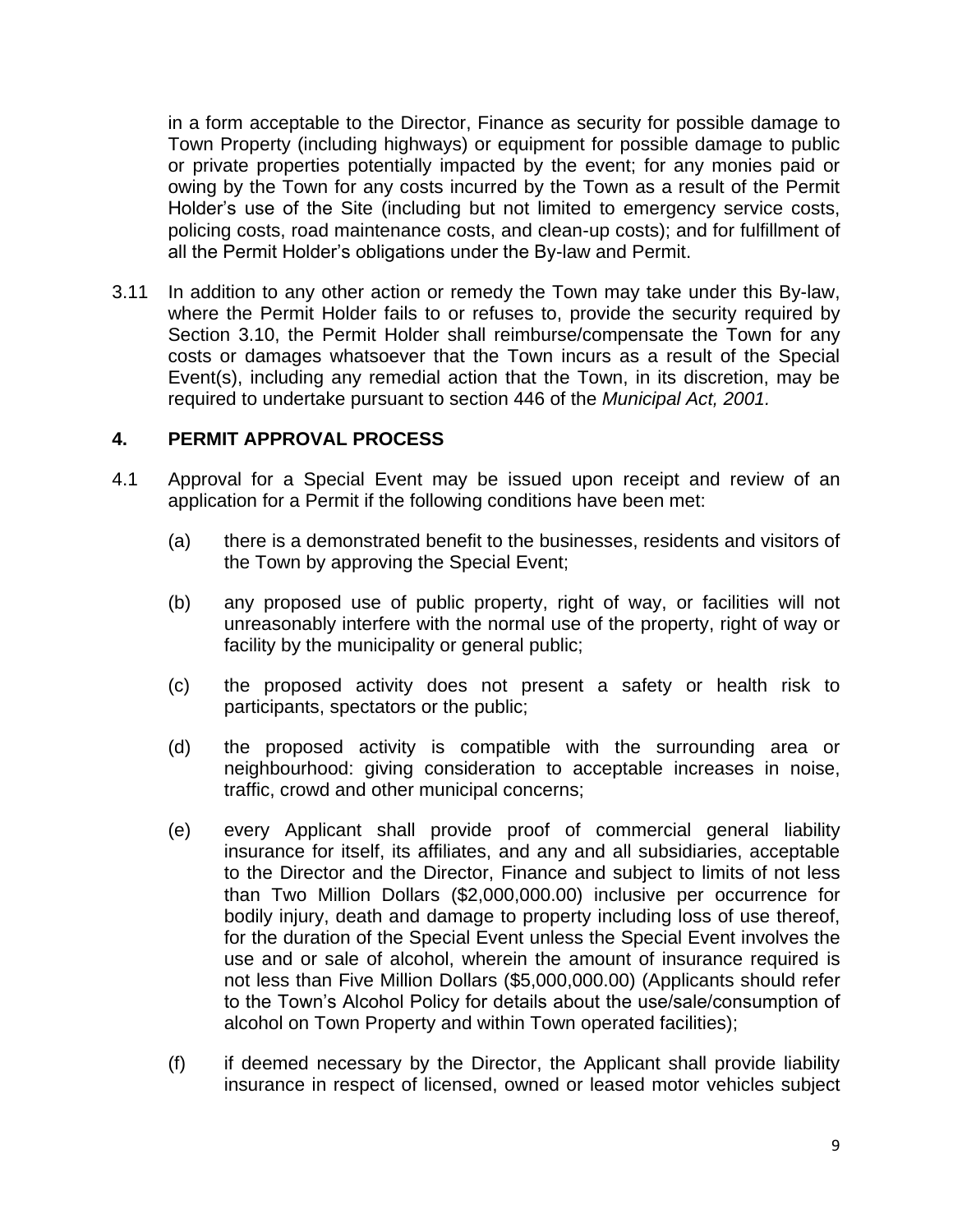to a limit of not less than Two Million Dollars inclusive per occurrence for bodily injury, death and damage to property including loss of use thereof;

- (g) if deemed necessary by the Director, the insurance shall include additional coverage as deemed to be appropriate;
- (h) all insurance shall be in the name of the Permit Holder and shall name the Town as additional insured with a cross liability endorsement and severability of interests' provision. This insurance shall be non-contributing with, and apply as primary and not as excess of, any insurance available to the Town;
- (i) all insurance shall contain the endorsement to provide the Town with thirty (30) days prior written notice of any cancellation or change;
- (j) the Director may vary at his/her sole discretion the monetary limits to a maximum of \$10,000,000 coverage as set out in Section [5.1\(a\)](#page-9-0) to mitigate risks to the Town and the community;
- (k) municipal resources necessary to support the proposed activity are available; and
- (l) all comments/recommendations from pertinent municipal operating departments, the MNRF – Wasaga Beach Provincial Park, Huronia West OPP, Simcoe County Paramedic Service, Simcoe Muskoka District Health Unit, have been received and are in favour of the event or any concerns of the above have been met to the satisfaction of the Board, Committee or Council.

# **5. PERMIT REQUIREMENTS**

- <span id="page-9-0"></span>5.1 The Board, Committee or Council may impose, as conditions to issuing a Permit, such further requirements and restrictions as will, in the sole discretion of the Board and/or Committee, protect the public health, safety, and welfare. These decisions will be based on the recommendations of Town staff, Huronia West O.P.P, Simcoe County Paramedic Service, MNRF - Wasaga Beach Provincial Park, Wasaga Beach Fire Department and Simcoe Muskoka District Health Unit. Such conditions may include, but are not limited to:
	- (a) the payment of a fee or charge for the use or allocation of Town Property and equipment, in accordance with Schedule "H" of the Consolidated Rates and Fees By-law as amended from time to time; and the posting of security that is satisfactory to the Town up to ninety (90) days after the conclusion of the Special Event;
	- (b) the provision of adequate crowd control and traffic control, security, fire protection, food handling, waste and refuse disposal, and noise restrictions;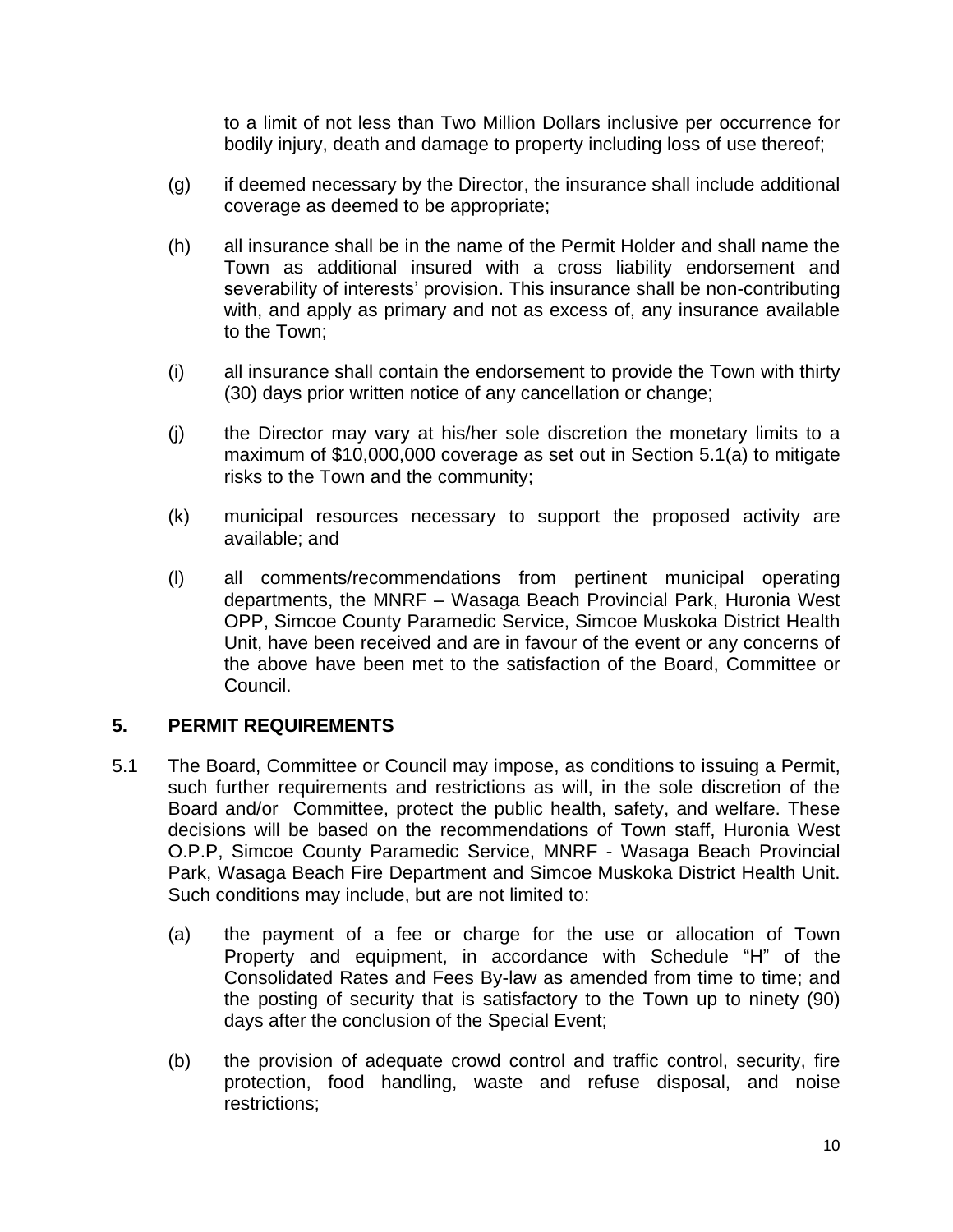- (c) permission to use land wholly or partly within the boundaries of Wasaga Beach Provincial Park;
- (d) consenting to and/or supplying the Town with a criminal record check.

# <span id="page-10-0"></span>**6. CONDITIONS**

- 6.1 In addition to any other conditions that the Board, Committee or Council (or otherwise staff as outlined in the Delegation of Powers and Duties Policy) may deem appropriate, every Permit shall also be subject to the following conditions:
	- (a) the Permit Holder shall comply at all times with:
		- (i) all applicable laws, including any applicable zoning or other land use control by-law under the *Planning Act*,
		- (ii) any approved Emergency Plan, Fire Safety Plan, Security Plan and Traffic Management Plan and Operations Plan, and
		- (iii) the Town's Noise Nuisance By-Law  $#2016-97$  Appendix A prohibitions by time and place, except where the appropriate exemption has been approved and identified in the Operations Plan;
	- (b) the Permit Holder must agree in writing to:
		- (i) save, defend and keep completely harmless and fully indemnify the Town and each of its elected officials, officers, employees, volunteers, sponsors and agents of, from and demands which may be brought against or made upon the Town, its elected officials, officers, employees, volunteers and agents or any of them and of, from and against all loss, costs, charges, damages, liens and expenses which may be sustained, incurred or paid by the Town, its elected officials, officers, employees, volunteers and agents or any of them, by reason of, or on account of, or in consequence of the use of the Site by the Permit Holder and its invitees, guests or users for at the Special Event,
		- (ii) pay to the Town and to each such elected official, officer, employee, volunteer or agent on demand any loss, costs, damages and expenses which may be sustained, incurred or paid by the Town or by any of its elected officials, officers, employees, volunteers, sponsors and agents in consequence of any such action, suit, claim, lien, execution or demand and any monies paid or payable by the Town or any of its elected officials, officers, employees, volunteers, or agents in settlement of or in discharge or on account thereof,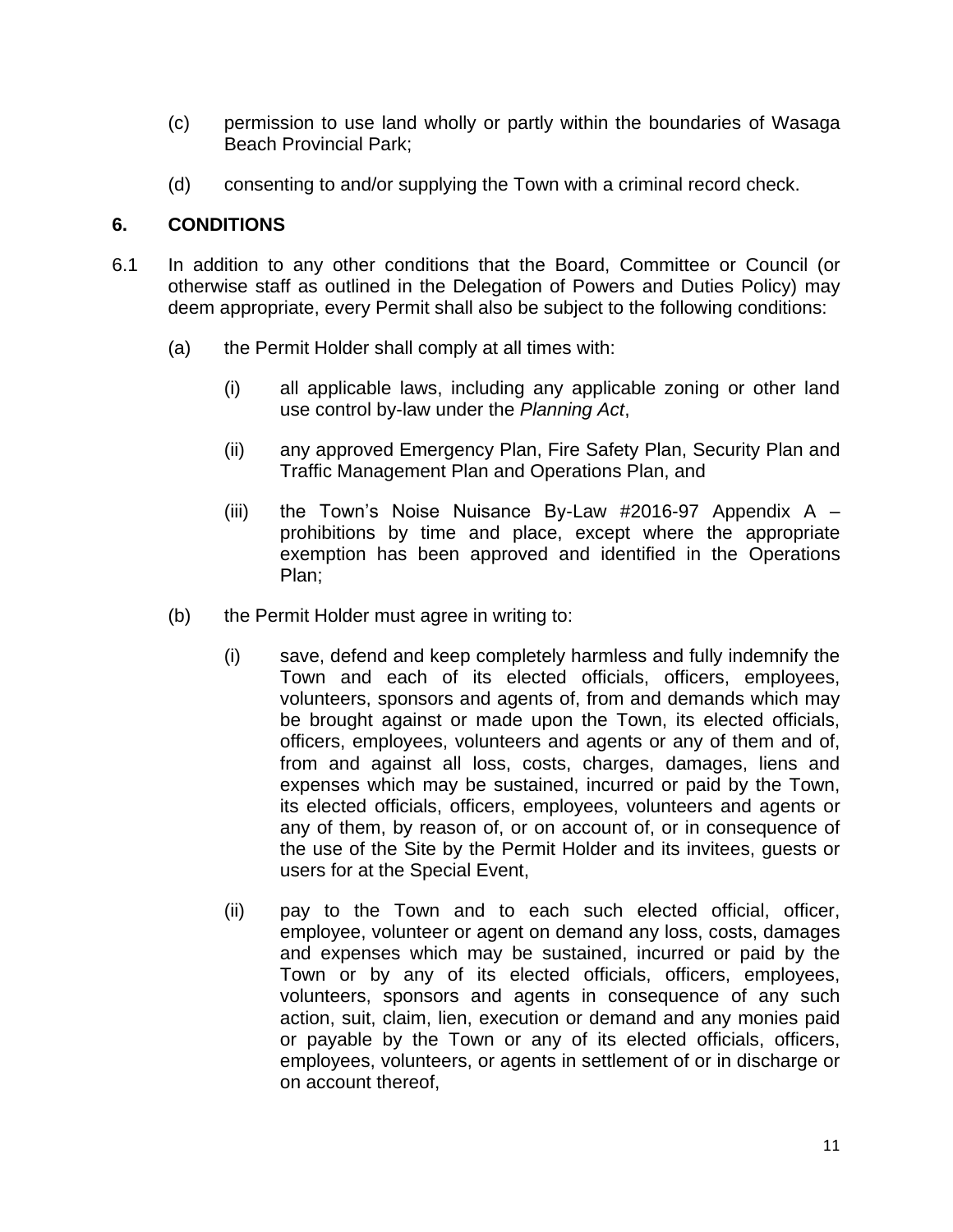- (iii) release the Town and each of its elected officials, officers, employees, volunteers, sponsors and agents of, from and against all manner of actions, suits, claims, executions and demands which could be brought against or made upon the Town, its elected officials, officers, employees, volunteers and agents or any of them and of, from and against all loss, costs, charges, damages, liens and expenses which may be sustained, incurred or paid by the Permit Holder by reason of, or on account of, or in consequence of the use of the Site by the Permit Holder and its invitees, guests or users for the Event, provided, however, that such release shall not apply to any loss, costs, charges, damages, liens and expenses incurred by the Permit Holder arising directly from the gross negligence and/or willful misconduct of the Town, its officers, employees, agents, volunteers or agents;
- (c) the Permit Holder shall:
	- (i) maintain the Site in a clean and sanitary condition for the duration of the Special Event,
	- (ii) remove all debris from the Site and, where required, any adjacent properties within seventy-two (72) hours of the conclusion of the Special Event, and
	- (iii) not use the Town's corporate logo, wordmark or crest in any marketing material advertising the Special Event without the prior approval of the Town; and
- (d) the Permit Holder acknowledges and agrees that should there be a perceived emergency during the course of any Special Event, the Fire Chief and/or the OPP Incident Commander, shall have the absolute and unfettered authority to shut down the Special Event at their sole discretion.

# **7. GRANT REQUESTS**

- 7.1 Council establishes a budget for grants as part of its Annual Operating Budget. Applications for grant funding must be received at the time of the application. The Special Events Department will evaluate applications and a recommendation made to the Board or Council. The factors that the Board or Committee will use to evaluate requests for Grants include:
	- (a) need;
	- (b) amount requested;
	- (c) economic spin-off to the Town from the event;
	- (d) reason for the request;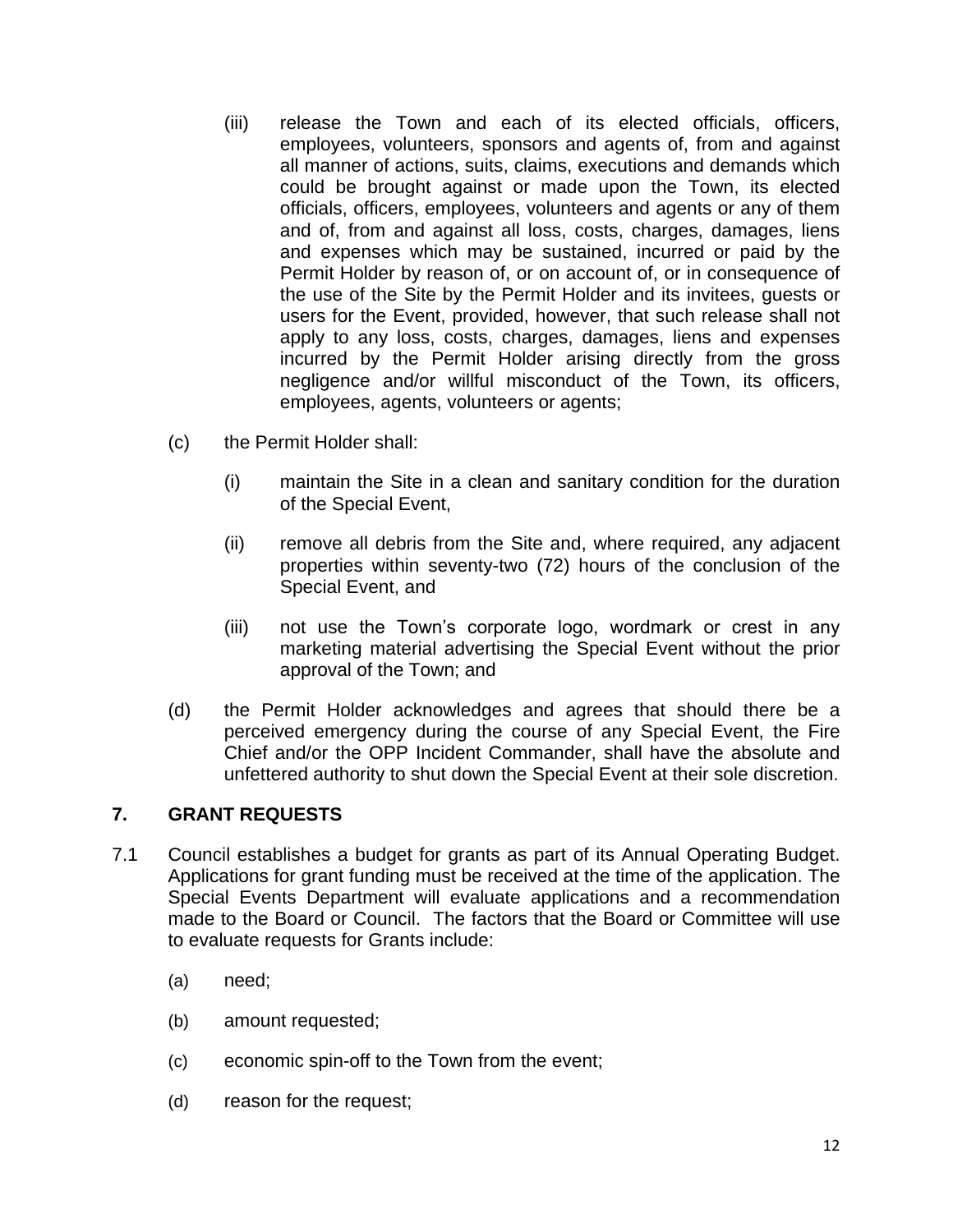- (e) profit versus not-for-profit event;
- (f) review of proposed budget for event;
- (g) if a returning Special Event, past performance of event including review of previous year's financial statement; and
- (h) potential for the Special Event to become partially or fully self-sufficient.

### **8. STAFF SUPPORT**

8.1 The Senior Special Event Coordinator will be the main contact for Special Events in the Town. This position will provide support to Special Events as authorized by Council and will coordinate the support of other Town Departments as approved by Council. Holders of permits involving property owned by Ontario Parks will have to coordinate activities with Parks staff, with the assistance of a Special Event Coordinator, if required.

### **9. OTHER REQUIREMENTS**

9.1 The issuing of any Permit under this By-law shall not derogate from any requirement of any Person to obtain any business licence or any other permit(s) which may be required by any other Town by-laws, rules and regulations or any other governmental agencies.

#### **10. COMPLIANCE AND REFUSAL**

- 10.1 Any Permit issued for a Special Event must be visibly posted at the Site for the duration of the Special Event, including the set up and take down.
- 10.2 Without limited the generality of Section [6,](#page-10-0) the Board, Committee or Council (or otherwise staff as outlined in the Delegation of Powers and Duties Policy) may refuse to issue a Permit if:
	- (a) the Applicant has not provided information or documentation under Section [6](#page-10-0) or within a satisfactory timeframe to realistically plan and coordinate the Special Event;
	- (b) the Applicant has not satisfied the requirements of Section [6;](#page-10-0)
	- (c) the Applicant has knowingly submitted false, mistaken, incorrect or misleading information in support of the application;
	- (d) there is reason to believe that the carrying on of the Special Event may result in a breach of an applicable law;
	- (e) there are property taxes owing to the Town for the Site on which the Special Event is to be held.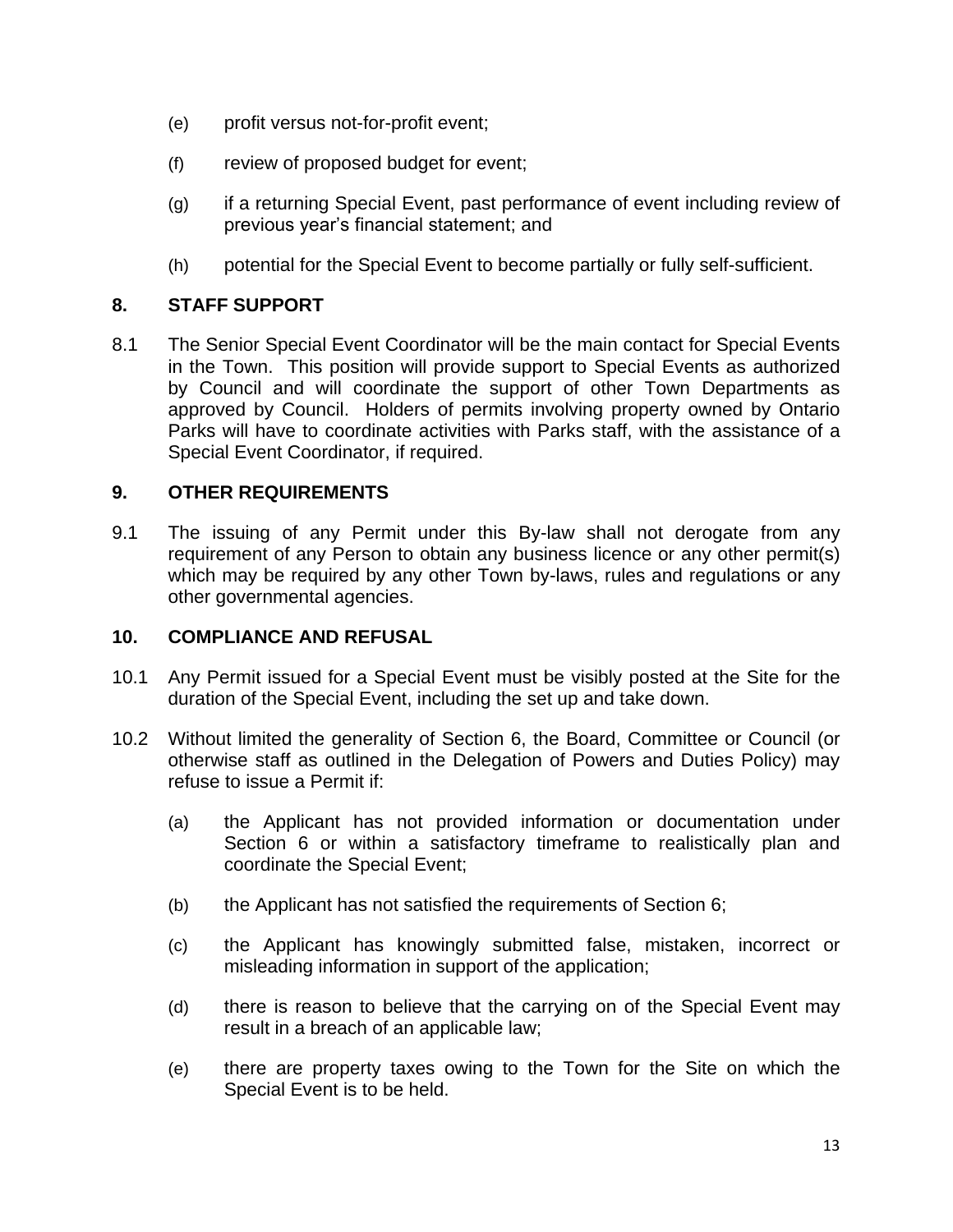## **11. REVOCATION**

- 11.1 The Board or Council may revoke a Permit at any time without prior notice to the Permit Holder, if:
	- (a) the Permit was issued in error;
	- (b) the Permit was issued as a result of false, mistaken, incorrect or misleading information that was knowingly submitted by the Applicant;
	- (c) the Permit Holder is not in compliance with any license, permit, approval or authorization required under Section [6;](#page-10-0)
	- (d) the Permit Holder fails to comply with any of the provisions of this By-law, the provisions of the Permit or any other by-laws of the Town;
	- (e) the Permit Holder fails to comply with any condition of the Permit.
- 11.2 If a Permit is revoked under Section [12,](#page-13-0) the Director shall notify the Permit Holder of the reasons for revocation by reference to the contact information provided in the application for the Permit and inform all affected agencies.

### <span id="page-13-0"></span>**12. RECONSIDERATION**

12.1 If an application for a Permit under this By-Law is denied, the application may be subsequently reconsidered once in a calendar year by the Applicant addressing, to the satisfaction of the Board, Committee or Council, the reasons given for the initial denial of the application.

# **13. ENFORCEMENT**

- 13.1 This By-law may be enforced by a Police Officer, a Municipal Law Enforcement Officer or the Fire Chief.
- 13.2 No Person shall prevent, hinder or obstruct or attempt to prevent, hinder or obstruct with an inspection undertaking in accordance with this By-law.
- <span id="page-13-1"></span>13.3 Any Person, who contravenes any provision of this By-law, including any condition of a Permit issued under this By-law, is guilty of an offence and upon conviction is liable to:
	- (a) a minimum fine of \$250 and a maximum fine of \$50,000 for each offence;
	- (b) if the Person is a corporation, a minimum fine of \$500 and a maximum fine of \$100,000 for each offence; and
	- (c) in the case of a continuing offence, such as where the contravention takes place over multiple days, for each day or part of a day that the offence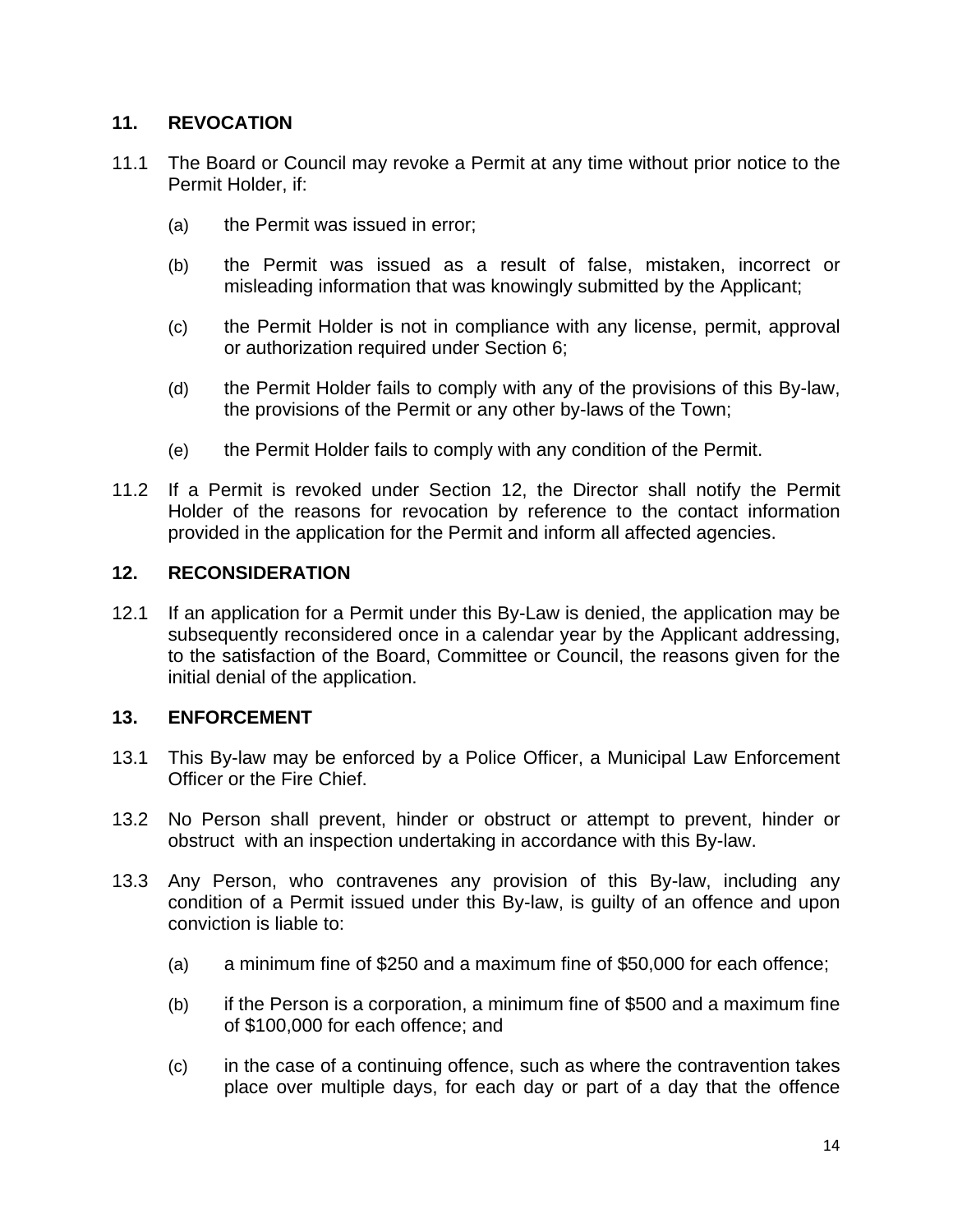continues, an additional fine of up to \$10,000 for each day or part of the day that the offence continues.

- 13.4 In addition to the fines set out in Section [13.3](#page-13-1) and in order to eliminate or reduce any economic advantage or gain from contravening this By-law, every Person, including a corporation, found guilty of an offence may be liable to a special fine of up to \$250,000.
- 13.5 Where a Person is convicted of an offence for contravening this By-law, the court in which the conviction has been entered, and any court of competent jurisdiction thereafter, may make an order prohibiting the continuation or repetition of the offence by the Person convicted.
- 13.6 Where a Person is convicted of an offence for contravening this By-law, the court in which the conviction has been entered, and any court of competent jurisdiction thereafter, may order the Person to rehabilitate and rectify any land that has been disturbed to its original state and condition.
- 13.7 The system of fines set out in this By-law expressly do not apply to any land use planning or zoning by-law contraventions, including a breach of any conditions of the Permit related to same, that may be prosecuted under section 67 of the *Planning Act.*
- 13.8 Notwithstanding and in addition to the foregoing fines, any Permit issued under this By-law, including conditions attached thereto, may include administrative penalties as contemplated under s. 151(1)(g) of the *Municipal Act, 2001.*

#### **14. GENERAL**

- 14.1 Every Permit shall specify the name of the Permit Holder, and the nature, location, date(s) and time(s) of the Special Event.
- 14.2 The issuance of a Permit does not represent a commitment by the Town to issue a Permit for any subsequent, continuing or similar event.
- 14.3 Permits under this By-law are not transferrable.
- 14.4 No amendment shall be made to a Permit without prior authorization by the Director.
- 14.5 If a court of competent jurisdiction declares to be invalid, unenforceable, illegal or beyond the powers of Council to enact, any provisions or parts of any provisions of this By-law, it is the intention of Council in enacting this By-law that the remainder of this By-law shall be deemed to be separate and independent therefrom and that the remainder of this By-law shall continue in force and be applied and enforced in accordance with its terms to the fullest extent possible according to law.